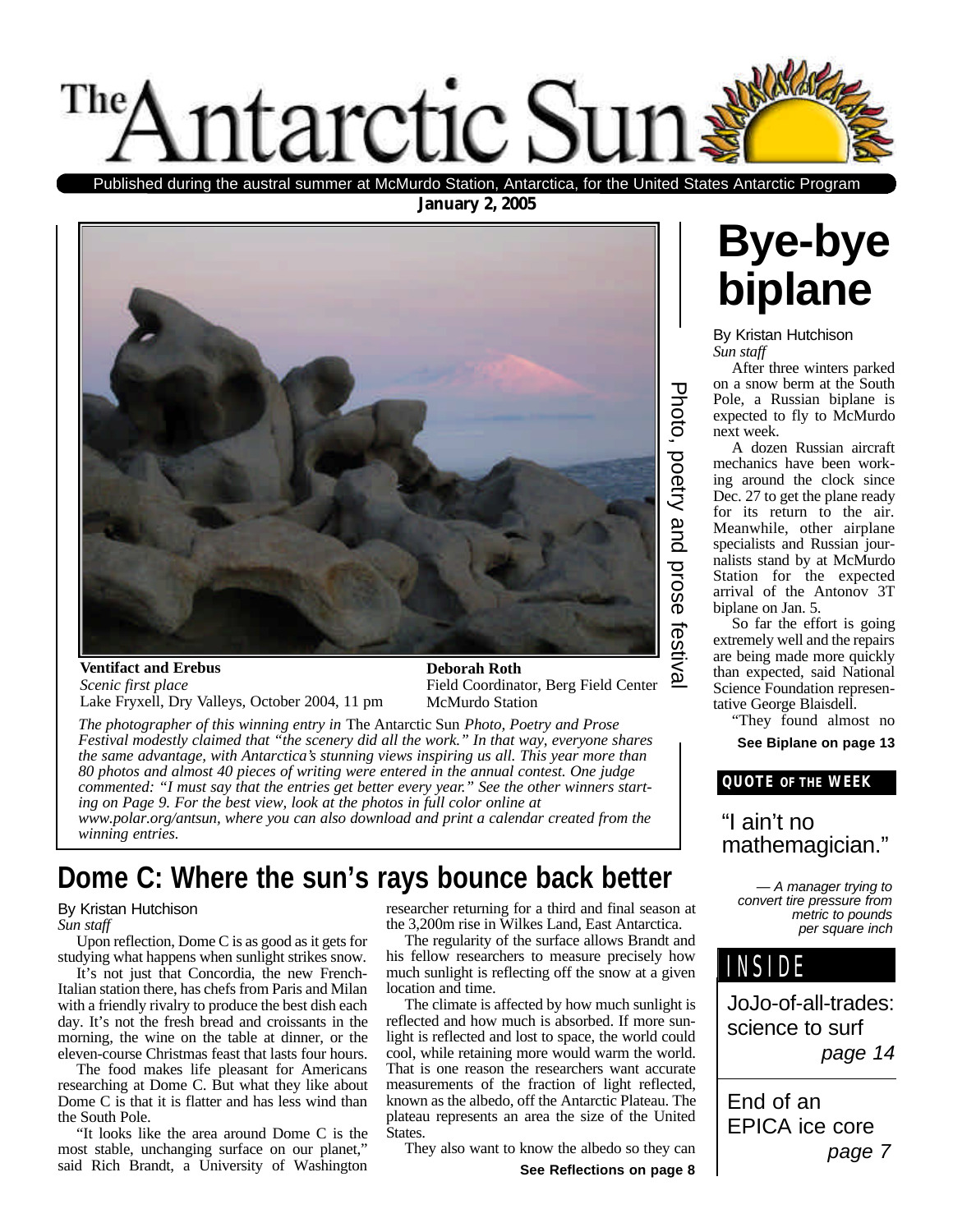#### Ross Island Chronicles **By Chico**



**Why waste your time (or, mining potential in Antarctica)** Treaty covering mining: **Madrid Protocol** on Environmental Protection (effective 1998) Mining activity banned by treaty: **for 50 years**  Difficult factor: **2.5km-thick ice sheet** Diamonds, gold, silver, etc.: **Not known** how much, if any. **Buried deep** under ice. Oil and gas: **Mostly offshore** (Deep Sea Drilling Project in the early 1970s encountered traces of gas in the Ross Sea.) Estimated cost per barrel of extracting Antarctic oil and gas: at least **\$65-\$80** Current price of oil per barrel: **\$43** Coal found in: **Transantarctic Mountains and Prince Charles Mountains**, but is of lower quality than elsewhere Noted South Pole explorer who found and gathered coal: **Robert F. Scott** Iron: **Boulders of banded iron formation** are common, but mainly under ice. Chromium: **Thought to be in the Dufek Massif** region, but is plentiful across Earth. Fresh water: **Glaciers**, if cheaply tapped Primary source: Australian Antarctic Division http://www.aad.gov.au **Cold, hard facts**

*The Antarctic Sun* is funded by the National Science Foundation as part of the United States Antarctic Program (OPP-000373). Its primary



audience is U.S. Antarctic Program participants, their families, and their friends. NSF reviews and approves material before publication, but opinions

and conclusions expressed in *The Sun* are not necessarily those of the Foundation.

**Use:** Reproduction and distribution are encouraged with acknowledgment of source and author.

**Senior Editor:** Kristan Hutchison **Editors:** Brien Barnett, Emily Stone **Copy Editors:** Amanda Barnett, Wendy Kober, Kai Lindemulder,

Hunter Slaton, Karl Horeis **Publisher:** Valerie Carroll,

Communications manager, RPSC **Contributions are welcome.** Contact *The Sun* at AntSun@usap.gov. In McMurdo,

visit our office in Building 155 or dial 2407. **Web address:** www.polar.org/antsun

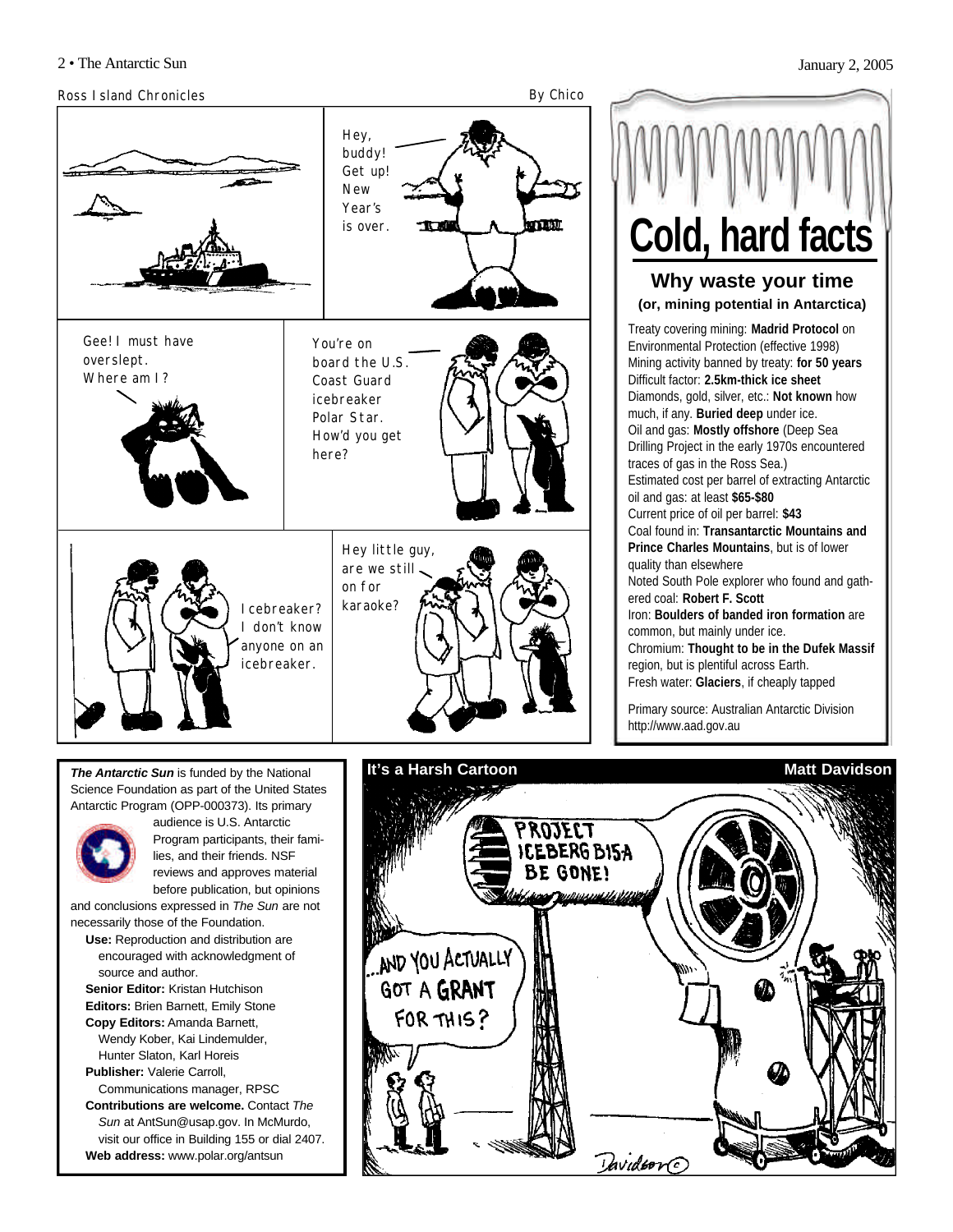## McMurdo plugs in to a new building

By Emily Stone *Sun staff*

The task can be likened to running two gigantic extension cords through town, and it is now complete. McMurdo's computer network and telephone wires are now connected to their new home in the Joint Space Operations Center, commonly called JSOC and pronounced "Jay-sock."

The building's purpose is to consolidate the station's computer and telephone systems into one hub, explained network engineer Joe Harrigan. JSOC was specifically designed for this, so it is bigger, better laid out and better ventilated than the systems' previous homes.

JSOC's upstairs houses the station's computer data center and future telephone network. NASA will use the downstairs for computer equipment to track polar-orbiting scientific satellites. NASA also will operate high-quality weather satellite equipment for the U.S. Air Force out of the building, explained field engineer Nikolas Sinkola.

Construction on the 445-square-meter building began in 2001. It was paid for jointly by the National Science Foundation, NASA and the U.S. Air Force.

The computer data center began operating out of JSOC on Dec. 6, Harrigan said. The telephone wires connect to the new building, but the phone system still operates out of its old home in the telecommunications office in the fire station. No date has been set to switch over the phone operations to JSOC.

The computer data center was previously located in a cramped room in building 165.

"It was just a rat's nest of fiber and cop-



*Network engineer Joe Harrigan checks some equipment in the data center of the new JSOC building.* Photo by Emily Stone / *The Antarctic Sun*

per cables," Harrigan said. This was the result of years of trying to keep up with the station's fast-growing computer needs inside a small space.

All of the computer network connections throughout town still run into building 165 and the telephone lines run to the firehouse. But those buildings now have the equivalent of a giant extension cord running to JSOC, Harrigan explained, so that the systems can be managed from there.

Computer data centers generate a lot of heat. JSOC was designed so that the computers heat the building, with backup heat from the power plant if needed. The tem-

perature in the data center room can rise by 11 degrees Celsius in 15 minutes if the cooling mechanisms fail, Harrigan said. The computers themselves are cooled by outside air that's piped inside and comes up through small holes in the floor tiles.

A dry-chemical fire extinguishing system runs through the data centers so the computers won't be damaged by water if there's a fire. Building rules also state that you must take your shoes off at the entrance to protect the data center from volcanic rock dust that gets tracked in from outside and can ruin machines.

The data centers are built with multiple layers of redundancy so that no data will be lost if any part of the system fails, Harrigan said. The building also has back-up power so it won't be affected by any outages in town.

"The major concern is not so much being down, but being down and not planning for it," Harrigan said.

NASA will start moving out of its small office in the Crary Lab and into JSOC on Jan. 5 in preparation for two new, large projects, explained Sinkola, who is employed by Honeywell, a NASA subcontractor. The additional space in JSOC will make it easier to handle the extra work generated by the test launch of a new satellite and an ozonemapping project.

The two-person NASA team at McMurdo sends instructions to and receives data from about 25 satellites, Sinkola said. NASA's computer system will be down for about two weeks while the move is completed, he said.

*If you're interested in a tour of the building, contact Joe Harrigan or Cleve Cleavelin.*

### Recent earthquakes could budge big icebergs

#### *Sun staff*

Two recent earthquakes could influence large icebergs lurking near the entrance to McMurdo Sound.

"The icebergs are influenced by the arrival of both tsunamis and, more interestingly, the Rayleigh and Love waves," wrote iceberg expert Doug MacAyeal of the University of Chicago.

Rayleigh and Love waves are types of surface wave that travel on the solid boundary of the earth, vibrating the ocean floor at the same frequency as the iceberg bobs. MacAyeal said similar waves from a Peruvian earthquake in 2002 triggered oscillations of the iceberg that caused greater motion. At the moment, the largest remaining berg, B15A, is sitting about 8km from the Drygalski Ice Tongue.

The first quake struck the area around Macquarie Island in Antarctica, about

1,500km southeast of Tasmania, on Dec. 24. It registered 8.2 on the Richter scale and was reported by the French monitoring station in Antarctica. The Macquarie archipelago is an island group composed of oceanic crust and rocks. Its colony of king penguins, numbering around 850,000, is one of the largest in the world. The last earthquake of similar magnitude in the Macquarie Rise region was in 1924.

The second quake, which has had a devastating death toll, struck in the Indian Ocean off the coast of Indonesia on Dec. 26. It was a magnitude 9 quake, the most powerful in the world in four decades.

People working at McMurdo Station didn't feel the quakes, and the research vessel *Nathaniel B. Palmer* didn't notice any large waves. However, the earthquakes did show up on seismometers operated by the Mount Erebus Volcano Observatory. The

Dec. 26 earthquake registered on the Erebus seismometers with the first seismic wave arriving 13 minutes after the earthquake occurred and the signal continuing for eight hours.



*The Dec. 26 earthquake shows up on seismic equipment from Mount Erebus. To see the seismic records from Erebus, go to http://www.ees.nmt.edu/Geop/erescream/ welcome.html.*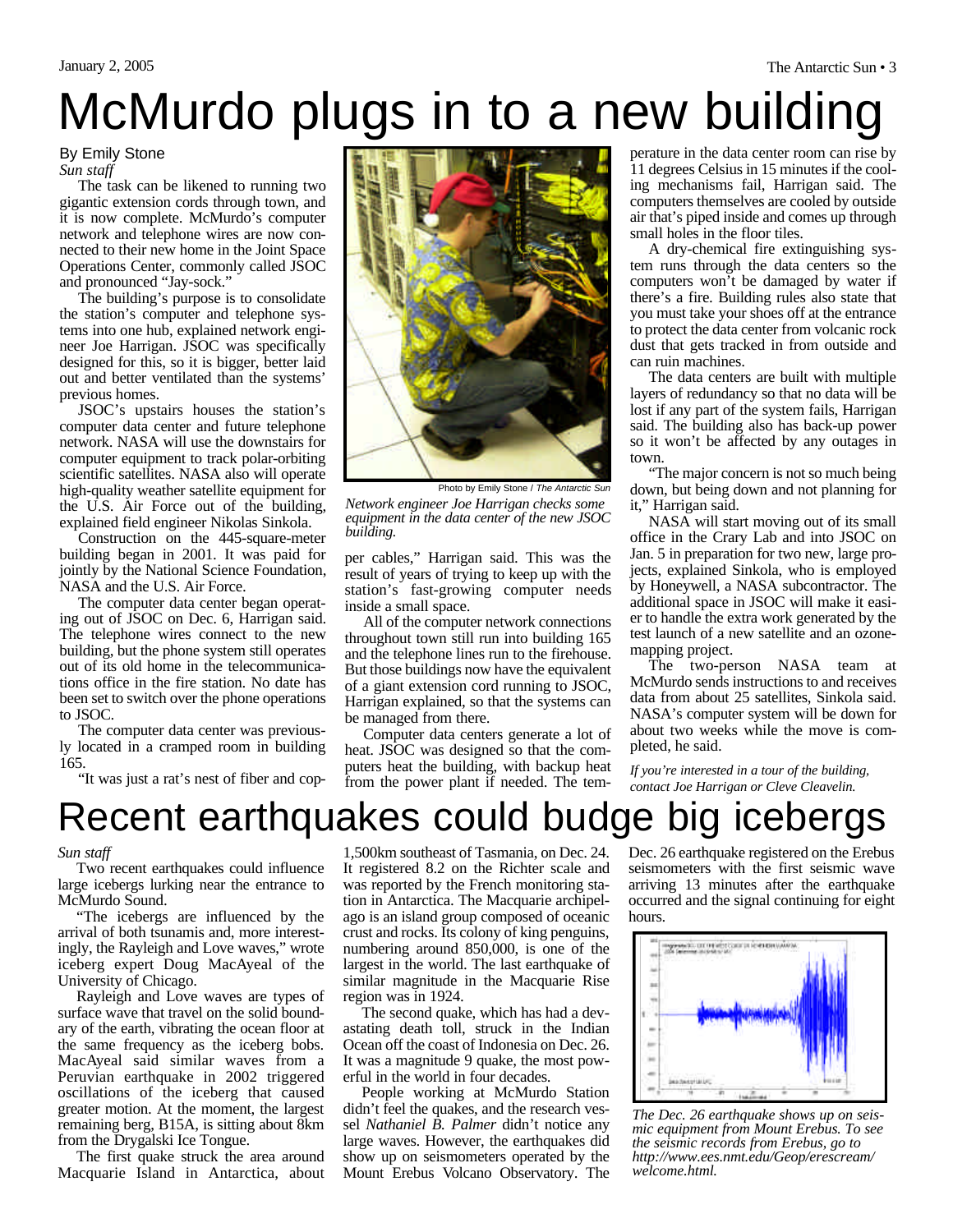

## The Santafication of McMurdo Perspectives **Belief**

#### By Allison "Sandwich" Barden

My mother wrote me last week about how her purse was stolen at a department store while she was Christmas shopping. My mother is an honest, sweet, retired elementary school lunch lady. Man. What a bummer.

Then I thought about that whole "Christmas craze" that goes on back in the States. Rabid, foaming consumers in a rush to claw their way to the front of checkout lines, parking lots full of cars, credit-card-limits-a-maxing, garbage cans full of wrapping paper, ad infinitum, ad nauseam. We don't have that here, and even though I miss my family at Christmas, I don't miss the rest of it. For me, there's only one thing I couldn't live without on Christmas.

#### Santa.

Santa, to me, is not a holiday decoration, or a cookie shape, or some made-up figure we hope my 8-year-old niece still believes in. Santa is real. Santa is so real that every year, he/she replicates him/herself and makes more Santas.

In San Francisco, where my storage facility is, there is a Santa Convention if you will, an army of over a hundred Santas who congregate during the holiday season and Ho-Ho-Ho it up around town: riding cable cars, interacting with tourists, going to a watering hole or two. People expect and even demand this kind of silliness from San Francisco. It's what makes San Francisco San Francisco.

When I was applying for jobs on the Ice a couple years ago, I realized I would most likely be in Antarctica for the holidays. There was no doubt in my mind that if I was in Antarctica for Christmas, well, Santa would have to come with me. "Santarctica: The Biggest Congregation of Santas Furthest from the North Pole." How could it not happen? It's silly to witness a gaggle of Santas barreling down a busy San Francisco street. But in Antarctica? Everything is funnier when you add "…in Antarctica" to the end of the sentence.

October 2003 brought me to McMurdo Station as a dining attendant. November 2003 brought me three oversized boxes with red and white tape. Rob and Dave, a couple of the Santas from home, posted 40 Santa costumes to me. Dave's conversation at the post office was as follows:

Mail Room Guy: "What on EARTH do you have in those three huge boxes?" Dave: "Forty Santa Suits" MRG: "WHAT are you going to do with FORTY Santa suits???" Dave: "Ship them to Antarctica." MRG: "Why are you shipping them to Antarctica???" Dave: "Well it would be ridiculous to ship them to the NORTH pole, now wouldn't it? It's not like the real Santa doesn't already have plenty... ." Dave walks off smirking.

I received the Santa suits around Thanksgiving. There were so many instances that called for mass Santafication before



*Some of McMurdo's 2004 Santa brigade. Barden, a prep cook in her second season, is in the middle with the double-pointed hat.*

Christmas, but I fought the urge to destroy the surprise. Since we worked in the dining hall, we had to debut them at Christmas dinner. I distributed the costumes to my coworkers and we spread the joy of Santa to the 1,000-plus members of the community.

The look of shock and perhaps confusion on our guests' faces was priceless, as no one expected to be served and cleaned up after and cooked for by 40 Santas. Santas making coffee. Santas sweeping. Santas carving the tenderloin. Santas washing dishes with smiles peeking through their beards. Santas refilling the food in the hot lines, etc.

In keeping with the holiday spirit, we decided to give the Santas another run in 2004. This time, they broke loose a day early, because they couldn't miss the Town Holiday Party at the Heavy Shop on Christmas Eve. The Santas assembled in the back of the dining hall and set off on a photo-op jaunt around town, visiting the McMurdo sign behind Dorm 209, spreading cheer at the gym to those working off the gingerbread, to Southern Exposure for games of poker, darts, and shuffleboard. Finally we made a grand entrance to the Heavy Shop as a lunatic parade of Santas chanting, "Ho. Ho. Ho. Ho. Ho. Ho. Ho…."

Upon retiring to my dorm, I hung my stocking with care, left milk (powdered skim) and cookies and a note for the real St. Nick outside my room, and even stayed up late to see if I could hear him leave me presents. I didn't have a tree, but I think he understands. The excitement and magic are still there.

This year, I hope Santa has brought you as much joy and fun as he/she has for me, and I hope to see you all next year, bringing your own special part of the holidays to McMurdo.

By the way, there are 36 elf costumes sitting in Christchurch, awaiting the next package mail flight.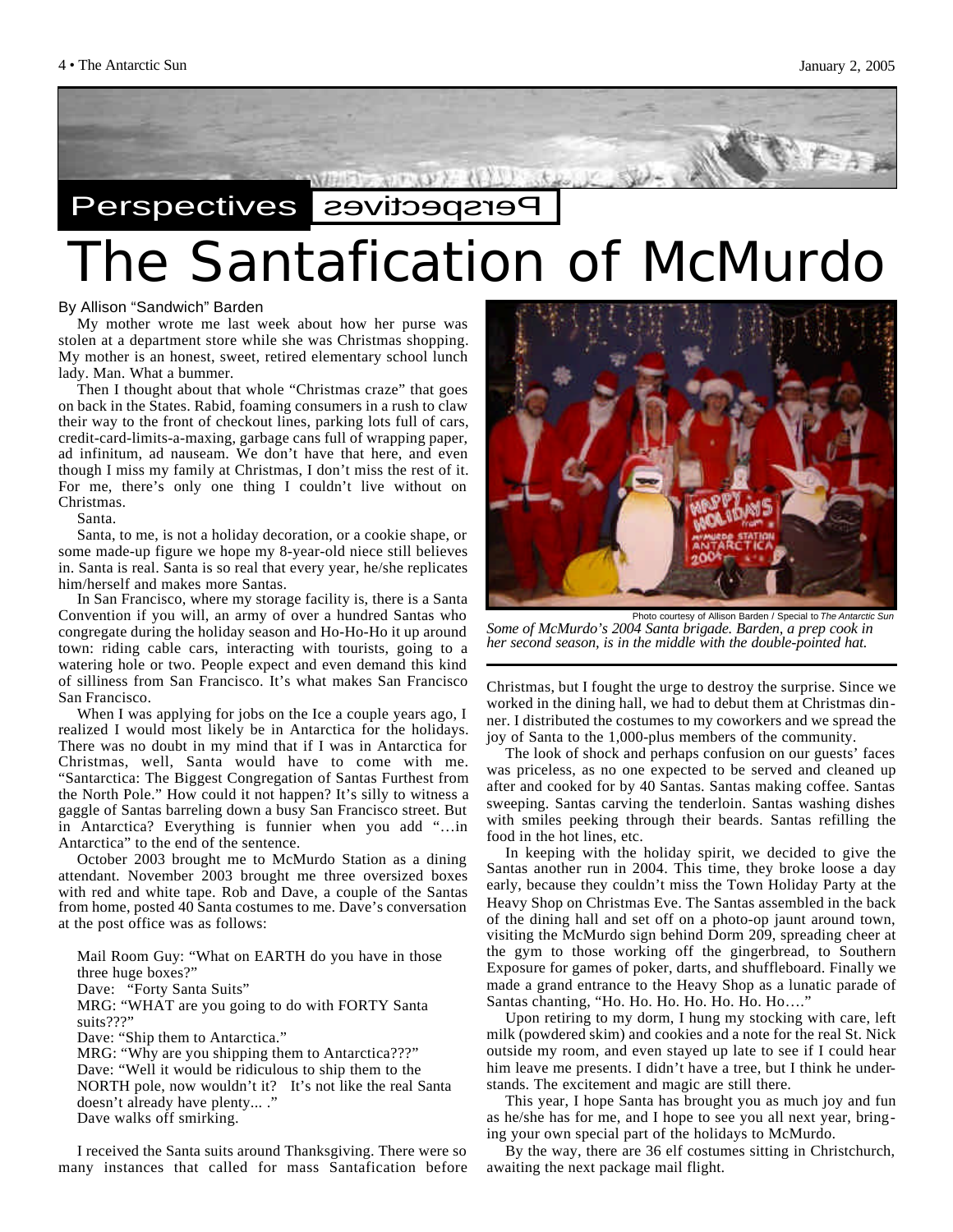### around the continent

#### **Science and Santa**

Compiled from reports by Katie Hess, Brenda Everitt and other sources

The ambient temperature climbed just above zero Farenheit this week as hot water drillers working on the IceCube project prepared to drill the first hole for the massive neutrino detector. But the station took time out to celebrate the Christmas holiday.

Christmas Eve began with the annual Gift Exchange/Yankee Swap held in the Quiet Reading Room. About a dozen people showed up in a festive spirit to exchange and filch wrapped gifts. Afterward, the South Pole band Squeaky Meat performed at the summer camp lounge in front of a fabulous group of dancing Polies.

Residents of the South Pole Station enjoyed a large Christmas feast on Saturday featuring "Cookie" Jon Emanuel's famous beef Wellington.

The Country Whine Roses serenaded guests with seasonal carols during hors d'oeuvres for all three of the seatings required to feed the station's 240 people. Festivities lasted into the wee hours in what became a sort of impromptu coffee house.

Christmas morning, people got out of bed with unusual verve to participate in the Snow Sculpture Contest that was held just before the annual Race Around the World. When the judges were unable to decide on a first place sculpture, all participants were awarded gift certificates to restaurants in Christchurch.

Next, the Race Around the World took runners on a 3km course that circled the South Pole three times. The race resulted

*flags during the annual Race*

*Christmas Day*



Photo by Brenda Everitt / Special to The Antarctic Sun *The South Pole music group The Country Whine Roses performs during Christmas festivities.*

in a dining hall sweep as prep cook Philip Clark won first place among the men and dining assistant Catherine Graciano took first place for the women.

Twelve Russians arrived at the South Pole this week. Their mission is to repair the Antonov 3T plane and fly it to McMurdo. The Antonov has been stuck at the South Pole since it landed in 2002. The friendly members of the Antonov recovery expedition have made for an exciting week.

In another international polar event, a British Antarctic Survey plane has been flying missions out of Pole this week to service geophysical monitoring instruments at field sites. Pilot Ant Tuson and scientist Shane Rodwell will be in and out of Pole as weather permits landings at worksites between 85 and 88 degrees south.

Larry Hothem from the USGS visited the South Pole Station this week. Using GPS, Hothem mapped and staked out the new South Pole location as of January 1, 2005.

The 2005 pole marker will be unveiled in a ceremony to be held on New Year's Day.



# **Gifts and visitors**

#### By Kerry Kells *Palmer correspondent*

The sea ice broke apart on Dec. 22 with slight winds at a steady 18 kph. Some of the scientists were able to take Zodiacs out to two testing sites on the water not far from station. The researchers studying birds planned to go to Torgersen, Humble and Litchfield islands to the north of Palmer. Recent satellite photos show that the sea ice has drifted away from the station. We had a science lecture on Wednesday, presented by the science research associate and titled "Teleseismic Earthquake Detection."

A favorite tradition at Palmer Station is the holiday gift exchange. Gifts this year included a framed photograph of Palmer Station, a hand-carved wooden boat plaque, a photograph near Poland's Henryk Arctowski Station, a copy of John Evans' photo from the first ascent of Vinson Massif, two hand-knitted hats, wine glasses with champagne- colored stems and a colorful quilt sewn on station.

The Christmas dinner was complete with turkey, ham, stuffing, sweet potatoes and cranberry sauce. We also had peanut soup, prepared by a Palmer resident who wanted to share a family tradition. Stockings were stuffed on Christmas Eve with small presents of mini water guns, toy baseballs and footballs, nail polish, glow sticks, mini carabiners, cards and candy.

After the holiday, we welcomed the private sailing yacht the *Sarah W. Vorwerk* with Captain Henk Boersma. Boersma is a seasoned sailor with many trips to Palmer Station. The *Sarah* is the first yacht to arrive this year in fairly strong winds. The *Sarah* is a 54-foot steel yacht, a Skorpion IV, built in 1998 in Hamburg. Boersma and Jacqueline Haas, the co-skipper, and eight guests (a group from Switzerland traveling together) toured Palmer Station. Boersma regularly sails the *Sarah* to Antarctica, Patagonia, Cape Horn, South Georgia and Brazil and has sailed to many countries in Europe,

#### **See Continent on page 6**

**McMurdo Station** High: 39F / 4C Low: 16F / -9C Max. sustained wind: 30mph / 48kph Windchill: 6F / -21C

**Palmer Station** High: 50F / 10C Low: 28F / -2C Max. sustained wind: 42mph / 68kph Precipitation: 6mm

the week in weather

#### **South Pole Station** High: 0F / -18C Low: -11F / -24C Peak wind: 33mph / 53kph Max. Physio-altitude: 3143m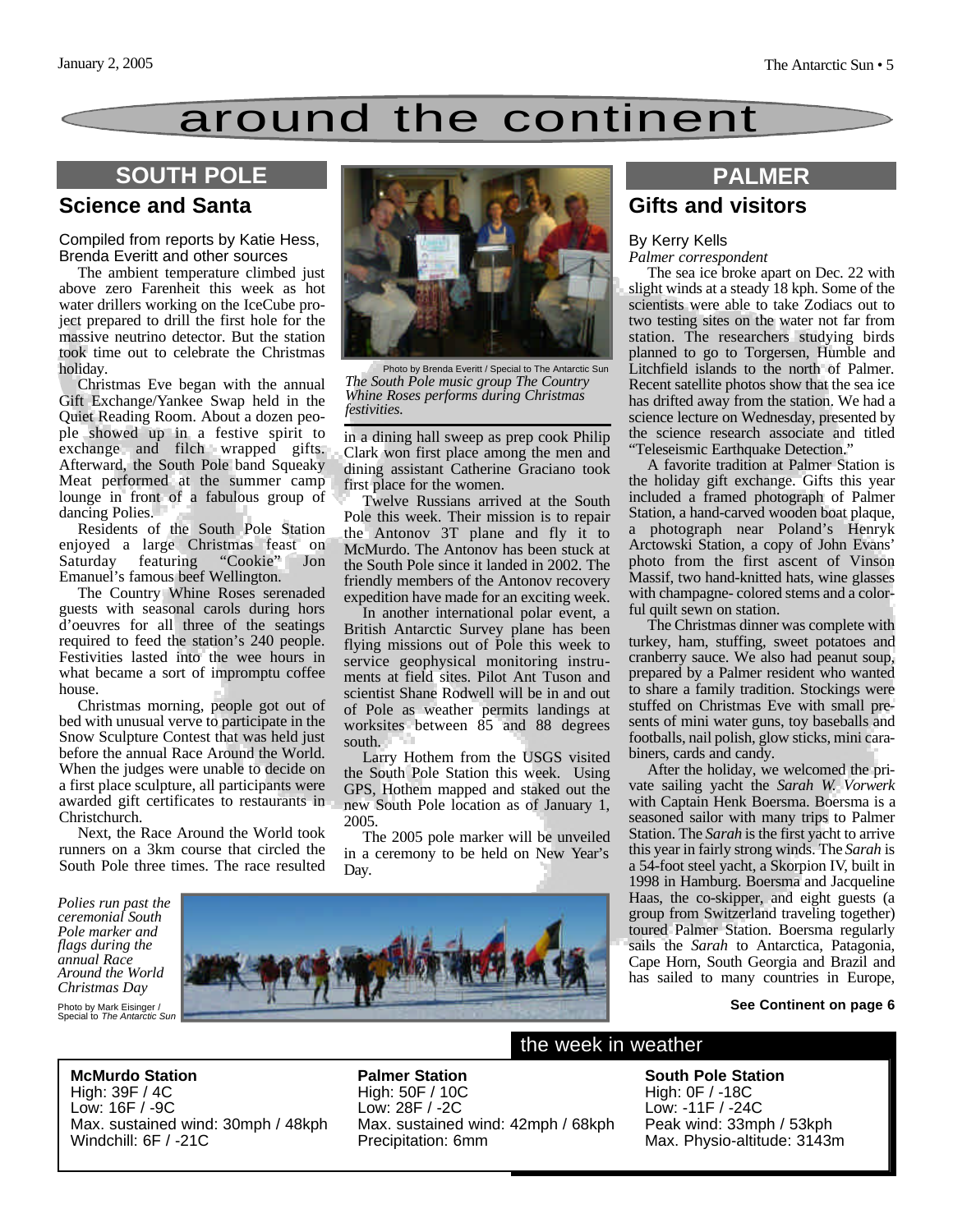#### 6 • The Antarctic Sun January 2, 2005

### *Continent* From page 5

Africa, South America and the Falkland Islands. He and Jacqueline are welcomed adventurers and brought a surprise to station — Palmer's youngest visitor, their two-anda-half-month old baby girl, Marisol. Apparently, Marisol fared much better crossing the Drake Passage than the other passengers.

#### **SHIPS**

### *Polar Star, Krasin*

By LTJG Collin R. Bronson, USCGC *Polar Star (WAGB 10)*

U.S. Coast Guard Cutter *Polar Star* has made its way into Winter Quarters Bay for the annual break-in to McMurdo in support of Operation Deep Freeze. The *Star* was hard at work early last week making the initial cut to the ice pier through nearly 130km of fast ice. After some initial heavy icebreaking near Beaufort Island, the *Star* made close to 65km in one day of icebreaking in first-year ice and docked at the ice pier at McMurdo Station Thursday.

The *Star*'s sister ship *Polar Sea* is unavailable this year because of major maintenance. The *Polar Sea* participated in an unprecedented four consecutive Antarctic missions.

The Russian icebreaker *Krasin* has been contracted by the National Science Foundation to assist the *Star* this season and is expected to arrive in mid-January. The *Star*'s first task may be to escort the tanker through the sea ice of the Ross Sea if required.

This season will mark the first time since the Cold War that the U.S. and Russia have worked together on icebreaking operations. The *Star* and *Krasin* will be responsible for widening and grooming the *Star*'s initial cut and escorting the tanker *Paul Buck* and



Photo by Kerry Kells / Special to *The Antarctic Sun Henk Boersma, captain of the private yacht* Sarah W. Vorwerk*, co-skipper Jacqueline Haas and their baby girl, Marisol.*

cargo vessel *American Tern* to the pier.

The previous longest break-in in Deep Freeze history was in 1963 when the initial cut was started just west of Beaufort Island. This year, with B-15A and B-15K nearby, the *Star* entered McMurdo Sound east of Beaufort Island, adding several kilometers to the *Star*'s initial cut and making it the longest in Deep Freeze history.

#### *NBP*

#### Compiled from reports by Alice Doyle

The day after the *Nathaniel B. Palmer* entered the sea ice, the research vessel was joined by two fishing vessels. On Dec. 25 the commercial fishing boat *Jana* and its sister ship began following the path opened by the *NBP* through the ice north of Cape Adare, even stopping when the research vessel stopped to collect scientific samples. After a month at sea, the fishing boats holds are half-full of mawsoni, commonly known as Patagonian toothfish or Chilean seabass. The fishing captains said they had all the necessary fishing permits and observers on board from the Convention on the Conservation of Antarctic Marine Living Resources.

"It was strange to see boats off the

stern," wrote marine projects coordinator Alice Doyle.

The weather was mostly good, with calm winds and sunshine until the ships hit a polyna where a small storm kicked up the winds and seas enough to make for a bumpy ride. Luckily, the storm was short-lived and all was calm again by morning,

On Dec. 27 the *NBP* arrived at a highly productive area in the Ross Sea that the scientists on board had targeted from the ocean color images. The ship will remain there for six days before heading to the next area of interest.

#### *LMG*

The *Laurence M. Gould* had a port call in Punta Arenas, Chile, Dec. 22-29.

#### **BALLOONS**

#### **CREAM circles again**

#### Compiled by Sun staff

The CREAM (Cosmic Ray Energetics And Mass) instrument aboard a long duration balloon is making a second trip around the Antarctic continent. Since the winds were favorable, mission controllers and scientists decided to send the balloon around again so it could gather more data.

To keep things fun, CREAM's principal investigator Eun-Suk Seo said the team was holding a contest to see who could find the neatest cosmic ray event.

Another balloon project, BESS (Balloon-borne Experiment with Superconducting Spectrometer), was terminated last week and parachuted to the ice near Siple Dome. A recovery team has collected the data disks (about 2 Terabytes worth) and recovered the instrument.

**Ontinental Drift What surprised you when you arrived in Antarctica?**



**"The recreational opportunities and social scene."** 

Mike Cragen, *South Pole cargo, from Alaska, fourth season*



Marnie Valenta *McMurdo Station cook from Seattle, Wash., first season*

**"The quality of light and the vastness of space. Photographs couldn't prepare me for the sensory impact of the landscape."**



Austen Thomas, *Palmer Station scientist from Olympia, Wash., first season*

**"How much people at Palmer don't suck!"**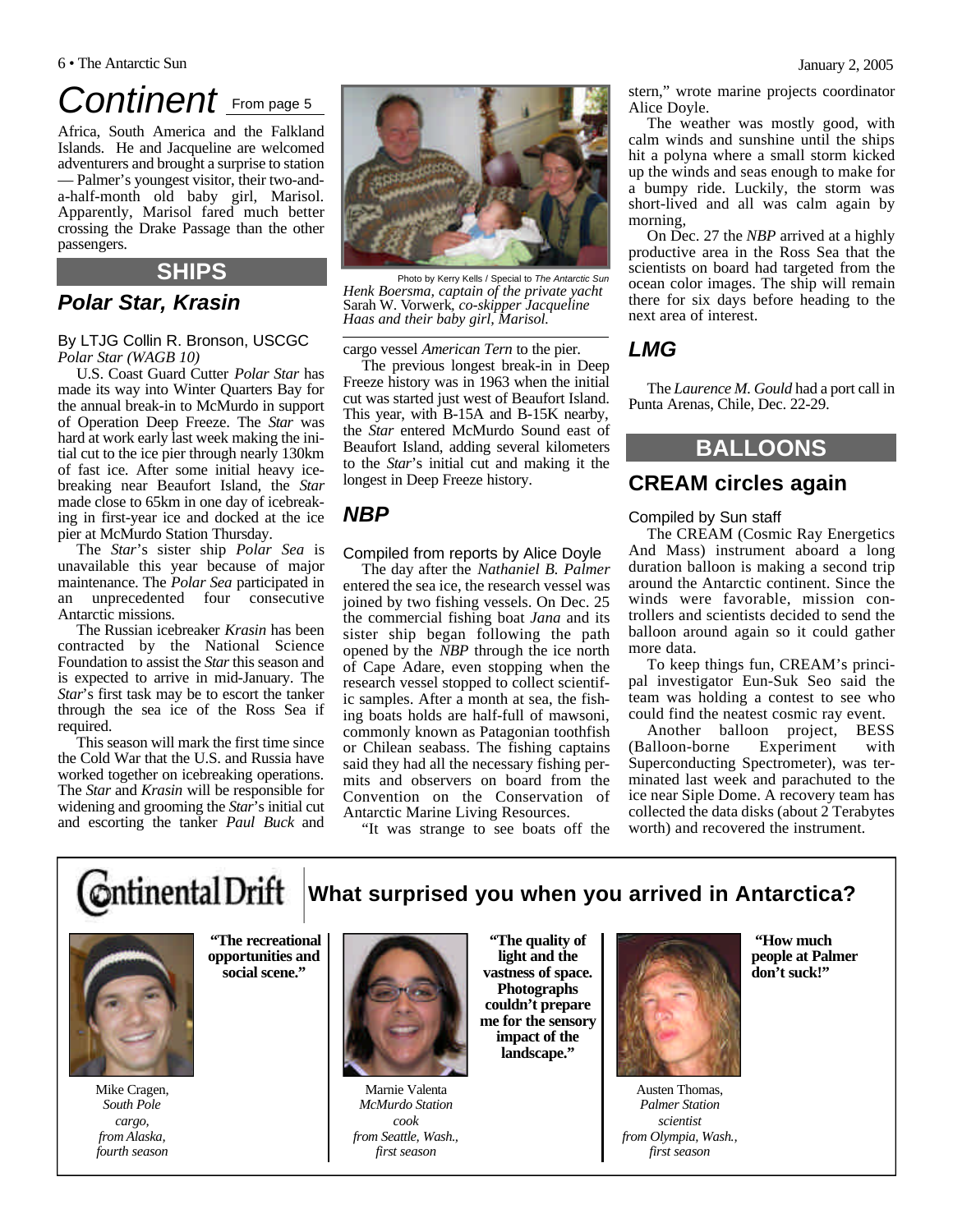## Longest-ever ice core bottoms out at Dome C

#### By Gabrielle Walker

*Special to the Antarctic Sun*

With a practised swipe of a large knife, Laurent Augustin knocked off the head of a 3-liter bottle of champagne, and the assembled crowd cheered.

As the head driller of the European Program for Ice Coring at Dome C in Antarctica, he had much to celebrate. On Dec. 21 he and his team officially reached the bottom of an ice core that extends more than 3,270m into the East Antarctic ice sheet. The ice at the bottom of the core — the oldest ever taken — is estimated to have fallen as snow more than 900,000 years ago.

The eight-year effort was a joint project of the European Science Foundation and the European Commission scientific programme, funded by the European Commission with national contributions from Belgium, Denmark, France, Germany, Italy, the Netherlands, Norway, Sweden, Switzerland and the United Kingdom. At times more than 20 scientists and drillers were working on the project but this year only a handful returned to Dome C to try to collect the remaining 70m that had eluded them in the previous seasons.

It was a difficult task. The ice near the bedrock was so much warmer than ice near the surface that ice chips were melting and then refreezing on the drill, which risked blocking the whole enterprise. The heat flow from the bedrock under the ice is enough to keep the bottom layer melted, wrote Dorthe Dahl-Jensen, a Dane who was the chief scientist for the final drilling period.

In 1999 the team had been forced to abandon a previous hole and begin again when the 10m-long drill became irrevocably stuck. This year they were forced to use ingenious solutions, such as attaching a plastic bag of antifreeze to the drillhead. When the drill finally reached its destination, more than 3km inside the ice, the bag burst and delivered its load exactly where it was needed.

Even so, they had a few nasty moments. Just before the decision to finish the drilling on December 21, the electromechanical drill got stuck for several hours.

The team dropped pellets of glycol into the hole and waited anxiously until the drill head finally floated free. It was then that they decided to stop, some 5m above the bedrock. Near the bottom of the core, the drillers observed inclusions of reddish brown material, between extremely large ice crystals. As yet, nobody knows what caused these inclusions. Though Augustin



Photo courtesy of EPICA / Special to *The Antarctic Sun*

*The EPICA drill team from left to right - Sergio Nucci, Italy, Inger Seierstad, Denmark, Saverio Panichi, Italy, Dorthe Dahl-Jensen, Denmark (chief scientist during this period), Laurent Augustin (chief driller)*

was frustrated not to reach the very end of the ice, he pointed out that they have thereby avoided contaminating a layer of water just above the bedrock, which may contain some forms of life.

As soon as the ice coring was declared over, congratulations poured in by e-mail from researchers around the world. The entire Dome C camp of 51 people crowded into the drillers' workshop for the party. Into each glass of champagne, one of the drillers dropped a spare chip of the deepest ice, which crackled as it melted and released the ancient air trapped inside.

Though EPICA is a European project, American researchers will make use of the data it provides through workshops, symposiums and papers published in scientific journals.

"We're really excited and happy for our colleagues over there, because we think they've done a great job of getting this long, long record," said Ken Taylor, research professor for the division of hydrologic sciences at the Desert Research Institute in Nevada.

"Having this very long record really allows us to get a better understanding of just how the atmosphere influenced climate in the past for such a long time."

Taylor is also the chief scientist for an American drilling project beginning next season in West Antarctica that will complement the Dome C ice core. The West Antarctic ice core should provide 40,000 years of annual core data. While the Dome C core goes far into the past, it doesn't provide a clear delineation between years.

"The Dome C core is really fantastic because it extends so far back in time," Taylor said. "The price you pay there, is it doesn't have real high time resolution."

The Dome C ice core will be compared with younger cores taken in Antarctica and Greenland and one drilled in Dronning Maud Land on the Atlantic sector of Antarctica. Researchers hope that its chemical composition and samples of air trapped in the ice will yield new information about the Earth's climate and atmosphere extending back to a time when modern humans did not exist.

Understanding the past climate will help researchers understand what could happen to the climate in the future, Dahl-Jensen wrote.

"As always we expect that there will develop joint research project between European and American scientists to get as much science and knowledge out of the ice cores," wrote Dahl-Jensen. "In general, on a scientist level, we really enjoy collaborating."

The ice core will be flown by Twin Otter to the Italian base at Terra Nova, then shipped to Europe. It should arrive in April 2005 in Grenoble, where it will be stored.

*Gabrielle Walker is an NSF writing grantee this season. Kristan Hutchison from* The Antarctic Sun *also contributed.*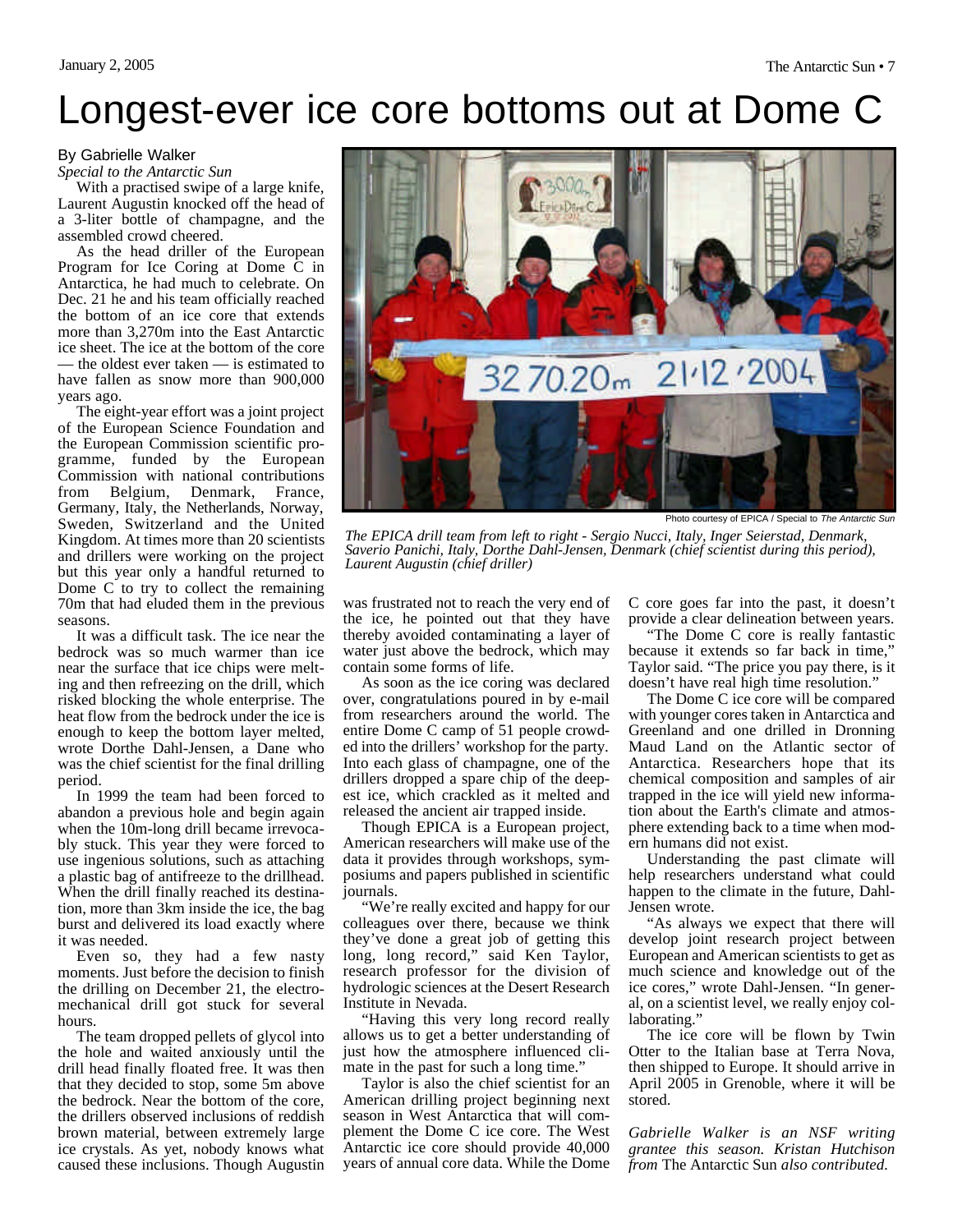## *Reflections* From page 1

calibrate instruments on satellites by pointing them at the Antarctic plateau, said Stephen Warren, the lead investigator for the University of Washington project.

Most of the satellites are designed to monitor the Earth's surface and atmosphere, looking for changes in the climate. The filters, windows and instrumentation on the satellites slowly degrade and need

to be adjusted every few months to stay accurate. The quality of data from one satellite appeared to decrease by six percent a year.

Other parts of the world have been used to calibrate satellites in the past. They have to be places with dry air and no vegetation. The eastern Sahara has been used, but the clouds there aren't always detectable and may distort the results. Snow is so bright that a slight cloud cover doesn't matter, Warren said.

When astronauts look at the Earth from space, they see the light being bounced back. About 30 percent of the sunlight directed at the Earth is reflected, almost half of it by clouds. Snow-covered surfaces like Antarctica reflect 70 percent of the light that hits them, but the polar regions don't have a large impact on the overall albedo of the Earth because the high latitudes get little sunlight to start with.

Snow covering North America and Eurasia in the springtime, as the sun returns in full force, has a much greater effect on the climate, Warren said. In periods when the Earth is thought to have been covered in snow, the planetary albedo may have been as high as 60 percent, Warren said.

"That was a huge change, and that was what allowed the climate to be so cold, even at the equator," Warren said. "Back then albedo was the dominant control on climate."

On the other end of the scale, the lowest albedo may have been during the warm Cretaceous period, about 100 million years ago, when lush forests grew over most of the landmasses and if there was any ice left it was a small amount in the interior of Antarctica.

Before going to Dome C, Warren's research group worked at the South Pole for many years and at Vostok, the Russian station. The snow quality was nearly identical at all three, but the South Pole and Vostok had more sastrugi formed by the winds.

"Much like looking at farmer's fields once they're plowed, if you move your head back and forth the brightness changes," Brandt said. The smoother surface at Dome C made it easier for the researchers to take precise measurements. "We're getting a lot more data at Dome C," Warren said. "Much more

variety of angles and also we're covering the whole wavelength spectrum, so we're doing a pretty thorough study."

They take the measurements from a 32m-tall tower Brandt built with his French colleague, Delphine Six, two years ago. The tower is little more than an open metal staircase, 2m square. From the top of the tower they have a 230-degree view of pristine snow stretching to the horizon, with Concordia Station blocking the view behind them. It's a no-drive zone, to keep the snow pure so they can take accurate measurements of the sunlight reflecting off 80 points radiating out from the tower to the horizon.

Last season the researchers had clear weather and ended up with very good measurements. This year they will be repeating the same measurements to corroborate the results, as well as extending the angular range.

"We had a spectacular season last year," Brandt said. "The more times you measure, it gives you a sense you've got it."

After working at the South Pole, where the sun remains at the same level in the sky day and night, Warren was surprised by the changes in temperature, and the associated formation and evaporation of fog through the day at Dome C. Though the sun never sets, it does move higher and lower on the horizon, changing the slant of light hitting the snow. The temperature varied by 20 degrees, peaking in the afternoon and becoming coldest around midnight. Measuring the reflections at different times of day and seasons is important, because the albedo changes with the slant of the light.

#### **Out to sea**

The snow cover over the Antarctic continent remains year-round, and is unlikely to change very much or very fast, Warren said. Sea ice surrounding the continent is another story completely, shrinking and growing each year. As it does so, the amount of solar energy being absorbed or reflected changes too. A paper Brandt and Warren submitted to the *Journal of Climate* reports the results of three voyages members of his research team took aboard Australian ships in the Antarctic. They combined data from those voyages with data from satellites and other ships to create a map of the albedo of the sea ice for each season.

When the sea ice starts forming, it is still fairly dark and absorbs most of the sunlight. As it thickens and grows it generally reflects more. Through the year, the sea ice albedo can range from as low as 7 percent reflected to as high as 87 percent.

"It's much more involved in climate change than the snow surface of the Antarctic," Warren said. "The sea ice regionally is very susceptible to climate change. In fact, it melts away every summer."

Though this is the last year for the project, the tower will stay at Dome C as an American contribution to Concordia station. Already, three new projects will use it this year.

*Delphine Six, left, and Richard Brandt at Dome C in front of the tower they assembled for measuring reflections off the snow.*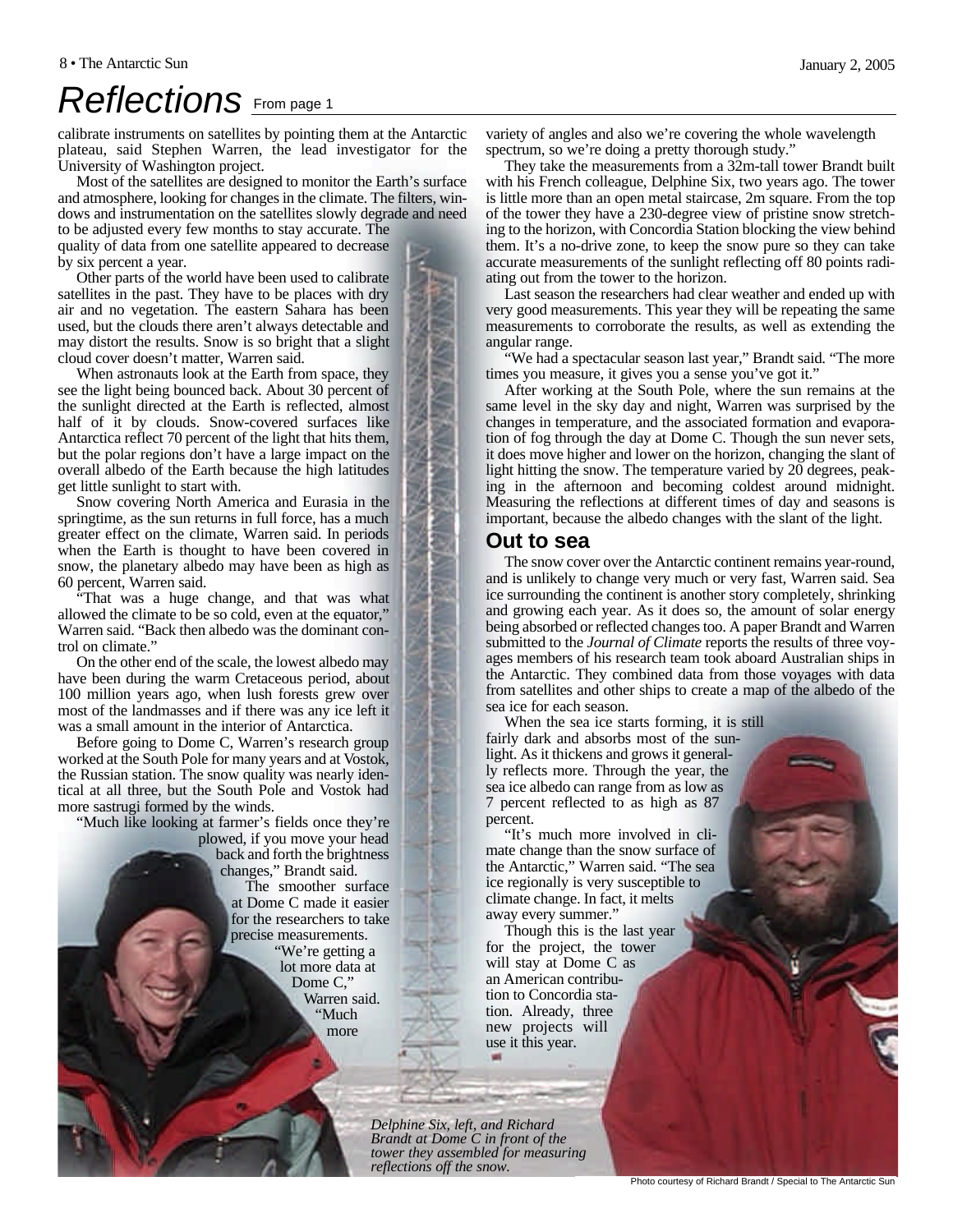

**Southern Giant Petrels, Humble Island** *Wildlife first place* Canon EOS 10D and 24-70mm Sigma zoom lens, February 2, 2004

**Cara Sucher** Lab supervisor Palmer Station

### And the winners are...

These pages feature the winning entries from *The Antarctic Sun* Photo, Poetry and Prose Festival. Congratulations to all the winners and thanks to all who entered the fifth annual contest.

*Haiku first place*

**Sweeping equal area for equal time bamboo pole shadow.**

(Meditation on Kepler, Antarctica 2004) *By Stefan Pashov, supply, McMurdo Station*



**Skuas** *Wildlife second place* Canon Powershot S45, Dec. 2003, Cape Crozier

**PHOTOGRAPHY JUDGES: Joan Myers** is a fine arts photographer and was an NSF artist grantee during the 2002-2003 season. Her photos can be seen at www.joanmyers.com.

**Ernie Mastroianni** is a photographer for *The Milwaukee Journal Sentinel* and came to Antarctica on a media grant during the 2000- 2001 summer season.

**PROSE JUDGES: Chris Cokinos** is editor of *Isotope* magazine and teaches at Utah State University. He was an NSF writing grantee in 2003-2004.

**Susan Fox Rogers** is the editor of 10 anthologies and teaches at Bard College. She is an NSF writing grantee this year.

**Photo tie-breaker: Steve Alexander** is Crary Lab manager. He was an assignment photographer for *Skin Diver Magazine* and has had photos in *National Geographic*.

Photo, poetry and prose festiva Photo, poetry and prose festival

**Jeff Miller**

Remediation technician McMurdo Station

**POETRY JUDGES: Bill Fox** is author of five nonfiction books and was an NSF writing grantee in

**Nevada Hanners** is a meteorologist technician in the Dry Valleys and a poet. She holds a master's in English literature with a creative writing

2001.

emphasis.

### The missing winners:

Literature often delves into areas that are controversial or inappropriate for children and government-sponsored publications. After being selected by independent judges, five of the winning pieces of writing were deemed by the National Science Foundation as unsuitable for publishing in the original format because of something in the content of the story. Two of these are being run with some editing, and are marked as such. The other three winners could not be published, but are available through the authors at the private Web site *www.elementarypenguin.com*.

The missing stories are:

**Microfiction first place — "Ice Fishing"** By Bill Jirsa, computer trainer, McMurdo Station

**Microfiction second place — "White Out"** By Joe Mastroianni, telescience technologist, McMurdo Station

**Microfiction third place — "E-Bay Auction"** By Karen Joyce, Crary computer support supervisor, McMurdo Station

The altered stories are:

**Nonfiction first place tie "Behind Every Tree In Antarctica"** on page 10

**Nonfiction third place "Two Way Radio"** on page 11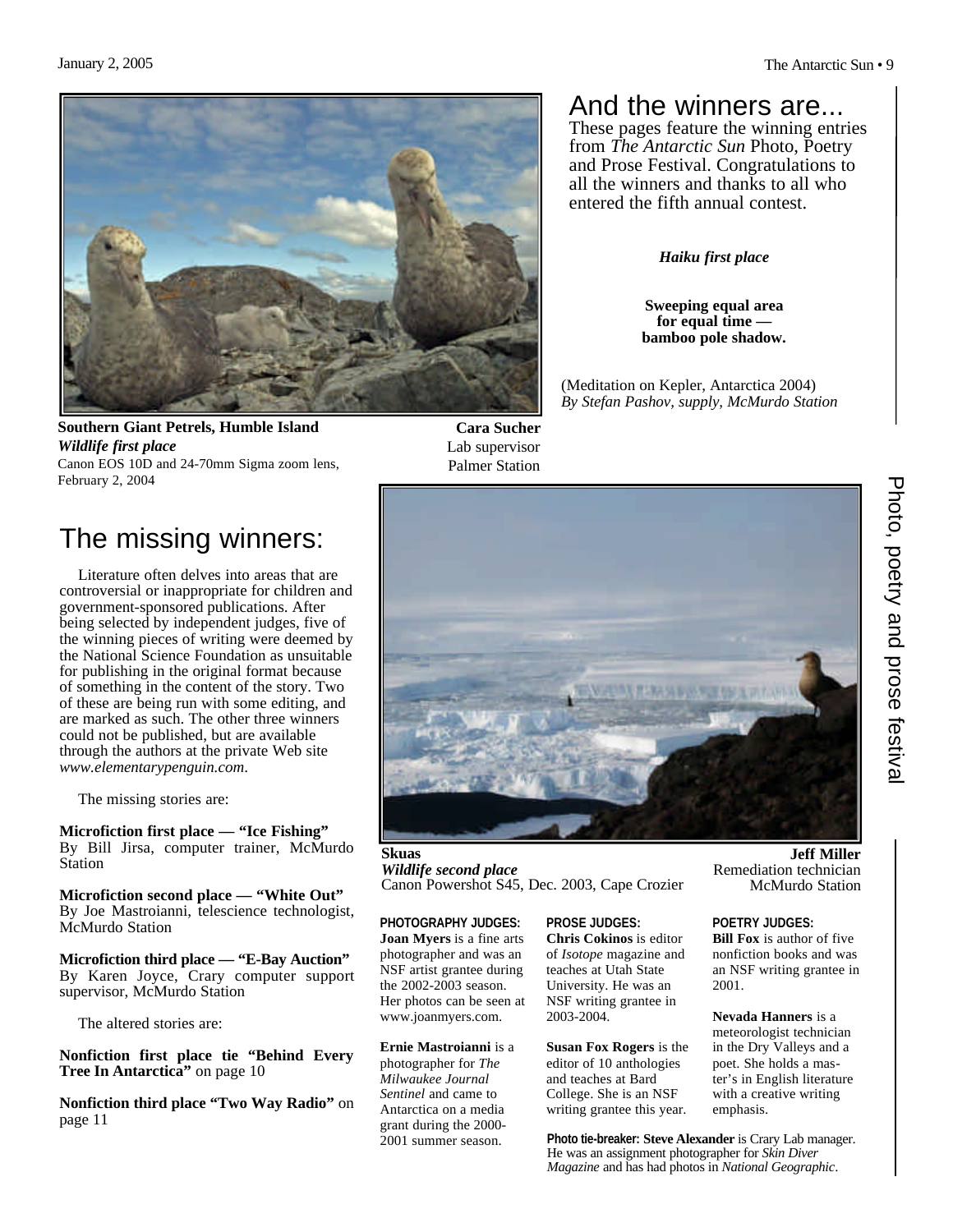*Nonfiction first place tie* 

#### **My Life as a Rock**

I've been coming down here so long, I'm weathering geologically. My face is thatched by the sun into a thousand woven lines, like the fractured soil of the Dry Valleys. A deep fissure has formed between my eyebrows from having faced a thousand floods of managers who took out everything in their paths before they retreated, smiling. And always, eventually, the land and I have recovered.

I think of myself as a dense rock, tough stuff: basaltic, not friable. Except for my teeth. The front two are capped, lopped off ten years ago when someone decided the Haz Yard needed to be kept locked in the middle of winter so that nobody would wander in and do what? Drink the glycol? I stood there in the dark, fingers waxy with cold, trying to open this big padlock that wouldn't budge. Frustrated, I used my teeth to pull off my glove. Snap!

But that's the hardened crust on my outside. Inside I'm a molten mess, an inchoate chamber of passionate magma forever churning around some ephemeral love object, pouring myself out in endless sills, reacting, overreacting, never cooling off enough to mineralize. Driven around by chemistry. Dumb, it seems, as a box of rocks.

On my way home last night, I held a favorite ventifact in my pocket. It was warmed by my body and smooth as skin, buffed by how many million years of blowing dust? As I bent into the wind, assailed by the sandy grit of this volcanic island, I thought of the infinite grains that had smoothed my fine rock so. And I wondered as I turned my face straight into that same wind, how many years I would have to stay here before I too would be polished smooth again.

*By Karen Joyce, Crary computer support supervisor, McMurdo Station*



#### **The Duel** *Wildlife third place*

Elephant seals fighting on the beach *LMG*/South Pole at the Argentine station Jubany on King George Island, during a visit by the *Laurence M. Gould* in November 2004.

**Heidi Lim** Physician assistant



**Minus55ambient** *People first place*

**Attila Agoston** Fuels operator McMurdo Station

#### *Nonfiction first place tie*

#### **Behind Every Tree in Antarctica**

Behind every tree in Antarctica are truths found nowhere else. I deployed unaware I was on a quest to find them. I took the job to support science, envisioning a season of hard work in primitive isolation.

I quickly discovered that survival in McMurdo required more than simply hard work. Active participation is required in periodic, primitive rituals invoking extreme exhaustion to induce a trancelike state conducive to revelation. In McMurdo this is called recreation.

You stagger through long work days and often longer nights in a kaleidoscope of frenzied activities, interspersed with freezeframe shots of poignant clarity. Like the night I climbed up into the dance cage at the SSC, unable to ignore the masked stranger who beckoned. We pulsed and slithered with each hypnotic movement punctuated by that beat. An uncharacteristic feeling of reckless abandon was my first glimpse behind the tree.

Of course, there are no real trees in Antarctica. If the ritualistic frenzy provides insight, it was there when you deployed. Your withdrawal to Antarctica simply freed it from obscuring clutter, distilled it into its essence.

I sip periodically from my Antarctic essence, remembering 50 year-old single malt shared over 10,000-year-old glacier ice during yet another ritual in 203B. The essence I took from Antarctica continually fortifies me in my quest to craft a simpler life, alone.

"It's a dangerous business, Frodo, going out your door....there is no knowing where you might be swept off to."

You might be swept from behind that non-existent tree in Antarctica to the high desert of Utah, over the Rocky Mountains to the headwaters of the Chesapeake Bay, as I was.

On a solitary sojourn, you might discover a yearning to once again be part of the tribe.

*By Susan MacGregor, senior analytical chemist at McMurdo Station 2003-2004 season, now principal research scientist at Battelle Memorial Institute, drsmacgregor@netzero.com*

**This story was edited for a general audience. The original is available through the author at** *www.elementarypenguin.com***.**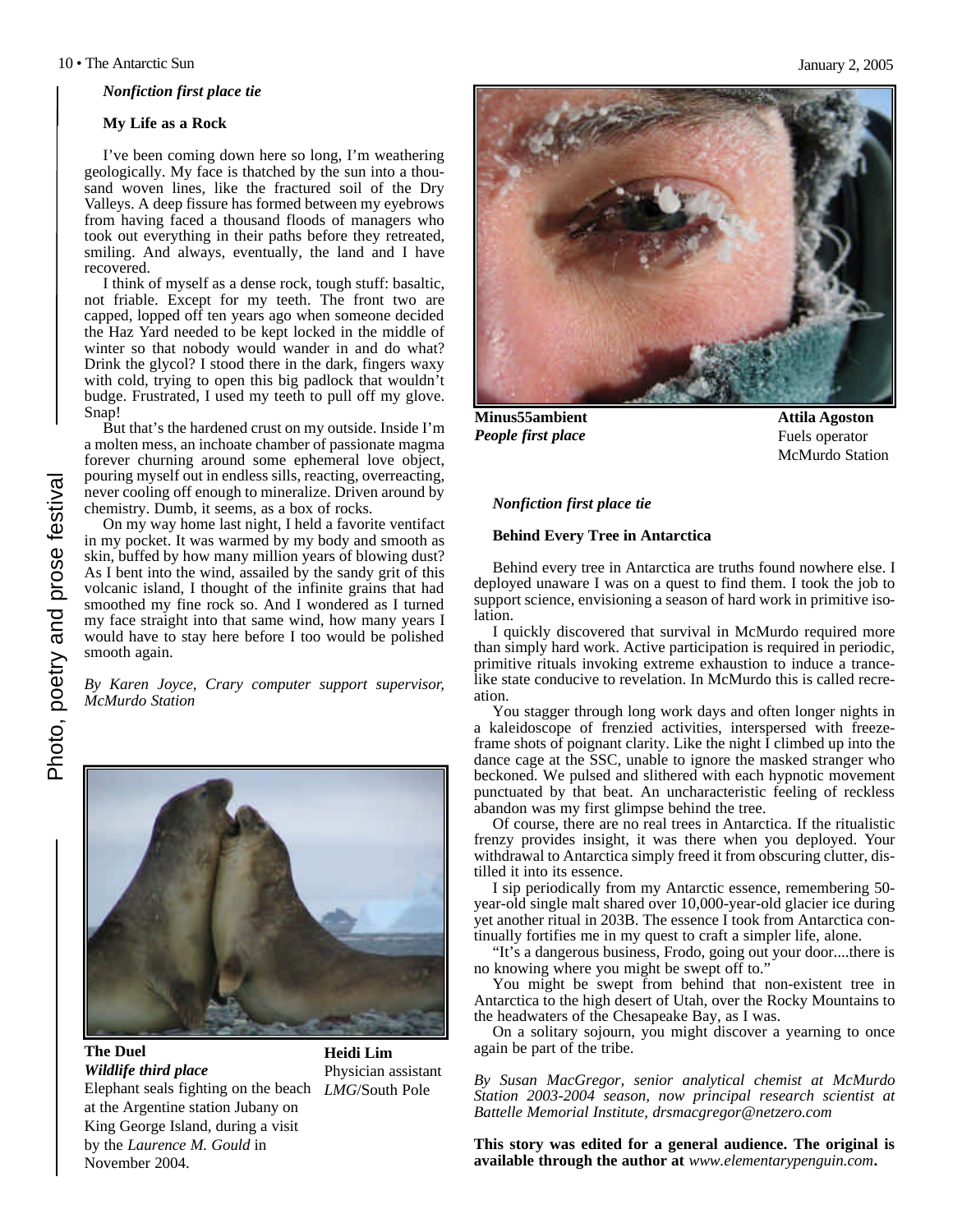

**Goodbye LMG** *People second place* Canon EOS 10D and 24-70mm Sigma zoom lens, Feb. 18, 2004.

**Cara Sucher** Lab supervisor Palmer Station

#### *Nonfiction third place*

#### **Two-Way Radio**

"\$#@!&\*#\$%!" She struggled to keep the ski-doo under control. It was drivable but there was no way to steer it.

When he left with the only radio, they'd seemed close enough to camp. Traveling together, they'd never expected to need a second one, but when the call came in about a possible aircraft divert, he'd decided he'd better split off and go straight to check the runway. Even before he was out of sight, her ski broke and now she was alone, searching for a way out. Again.

Five miles is a long way especially on blue ice, so she figured she might as well keep going, as far as she could, in the right direction. Standing up, she tried using her weight to force the ski-doo to obey. Bracing against the wind and jagged sastrugi, she remembered other times she'd had to tough it out while he was needed elsewhere. It wasn't that she couldn't look out for herself, she was just…. tired.

The tiny camp was concealed in the low gully that ran along the glacier's side where it veered around the Allan Hills. As she traveled down-glacier, the sloped edge carelessly steered the ski-doo sideways and down. "Like a toilet bowl," she tried joking to herself, "everything ends up there eventually." At the bottom, the gully sides sent her bobsledding directly back to their shoebox hut.

Legs stiff from fear and exertion, she lurched inside and curled up on their sagging army cot; burrowing into the sleeping bag and waiting for the adrenaline-spiked nausea to subside.

Then she went back outside and changed the ski.

"Runway OK?"

"Fine. Found your way back?"

She shrugged. "Yeah. Might wanna take two radios next time."

*By Tina Green, Long Duration Balloon camp supervisor, McMurdo Station*

**This story was edited for a general audience. The original is available through the author at** *www.elementarypenguin.com***.**



#### **my hobart slicer visual workout mantra ham ham turkey ham**

*By Allison "Sandwich" Barden Sandwich maker/prep cook, McMurdo Station*

#### **Shot my first ugruk\* Then harpoon hard in the neck Gut, bleed, drag, hard work**

\*seal

*By Adrian Adams, 14, Kenneth Dewey, 13, and Robert Hawley, 14, all students at McQueen School in Kivalina, Alaska*



**Dome Entrance** *People third place* Canon G3 early January, about 3 a.m.

**Emma Fuller** Materials Sr. South Pole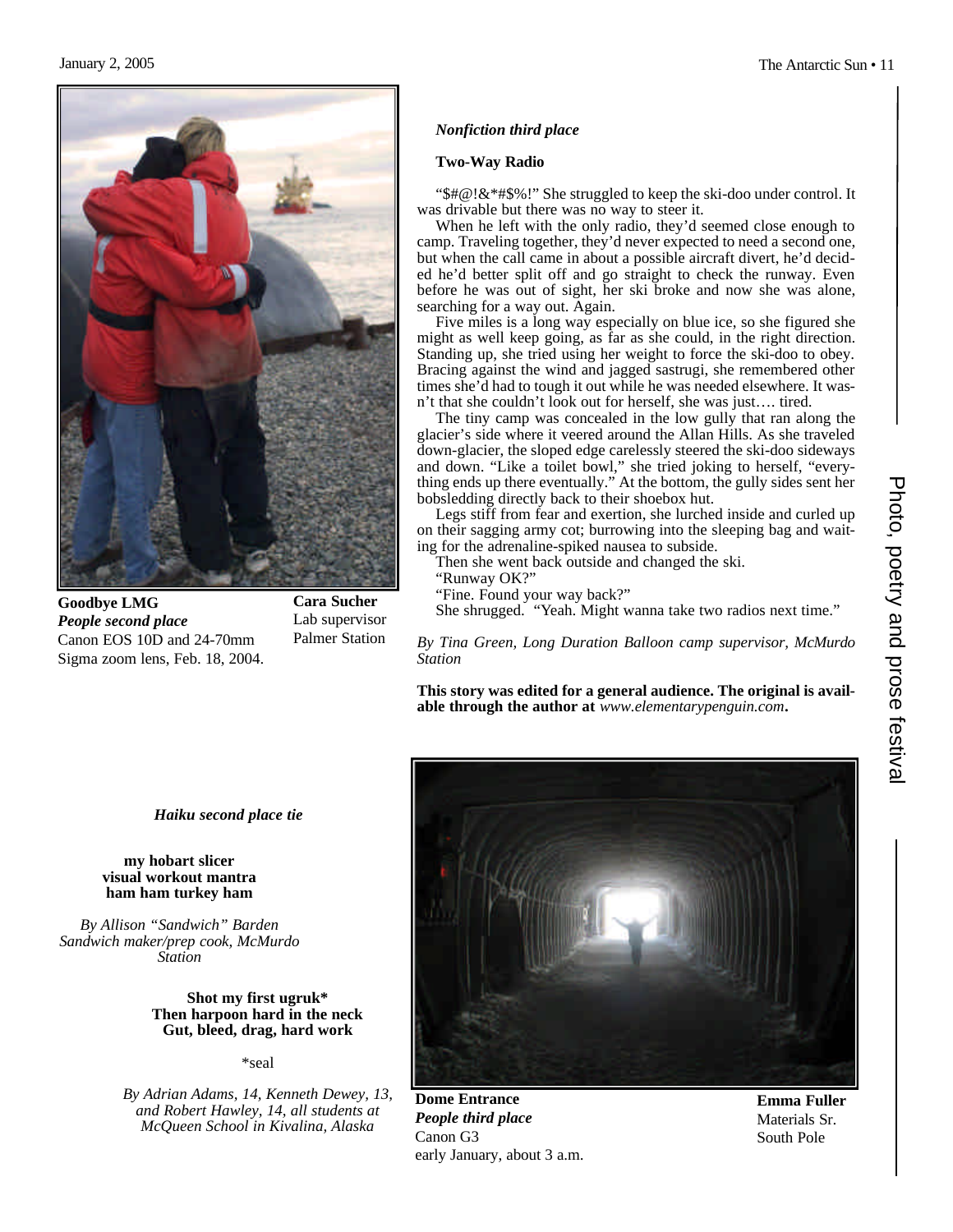#### *Poetry first place*

#### **The Light and the Weather**

when I was someone else I wished I could stand with it in the shadow of Erebus and feel nothing like cold

ran until south became north then it was a river, the sun made sparks upon the ripples when it was the sky, the propellers turned clouds outside in. when it was rock and gravity bit hard it had to be climbed anyway

then it said, "live", and I was engulfed in the noise of idling V8's and television screams

ran until south became west when it was red, it melted the canyon in twilight when it was black, it salted the heaven with stars when it was yellow, it sang like children sliding in the wind to the sand when it was blue it became ice that had to be crossed

#### anyway

when it drowned me in love it beat like the tide against my chest

then hurricane storms changed the coast when it was death, it pressed until I couldn't breathe when it was birth I saw what it could do with bits of mud and bone. when it was mine it burned my hands to hold it until it turned blue to ice to a walk in Erebus' shadow to me here now, and you there

because it was something it's always something

*By Joe Mastroianni, telescience technologist, McMurdo Station*



**SunDog and Dome** *Scenic third place*

**Emma Fuller** Materials Sr. South Pole



**Obhill Moon** *Scenic second place* Sony DSC-f8/28 Aug. 27, 2004 at 7:20am **Holly Troy** Sr. computer tech. for science support McMurdo Station

#### *Poetry second place*

#### **Whiteness**

Day Day, Night, Night, Day, Hours uncounted. Madness seeps in Like a paper towel Dropped on spilled tea Spreading like the whiteness Of the horizon. Whiteness. Melville's whiteness. Swallowed by the whale Of Whiteness.

*By anonymous, found in the Skylab lounge at the South Pole, written about 1997 Discovered and submitted by Tom Piwowarski*

#### *Poetry third place*

**Icescape**

Icescape… the same wind erasing and engraving memories.

Let it blow through, ripping the clouds, leaving nothing; just the mountains -There!

*By Stefan Pashov supply McMurdo Station*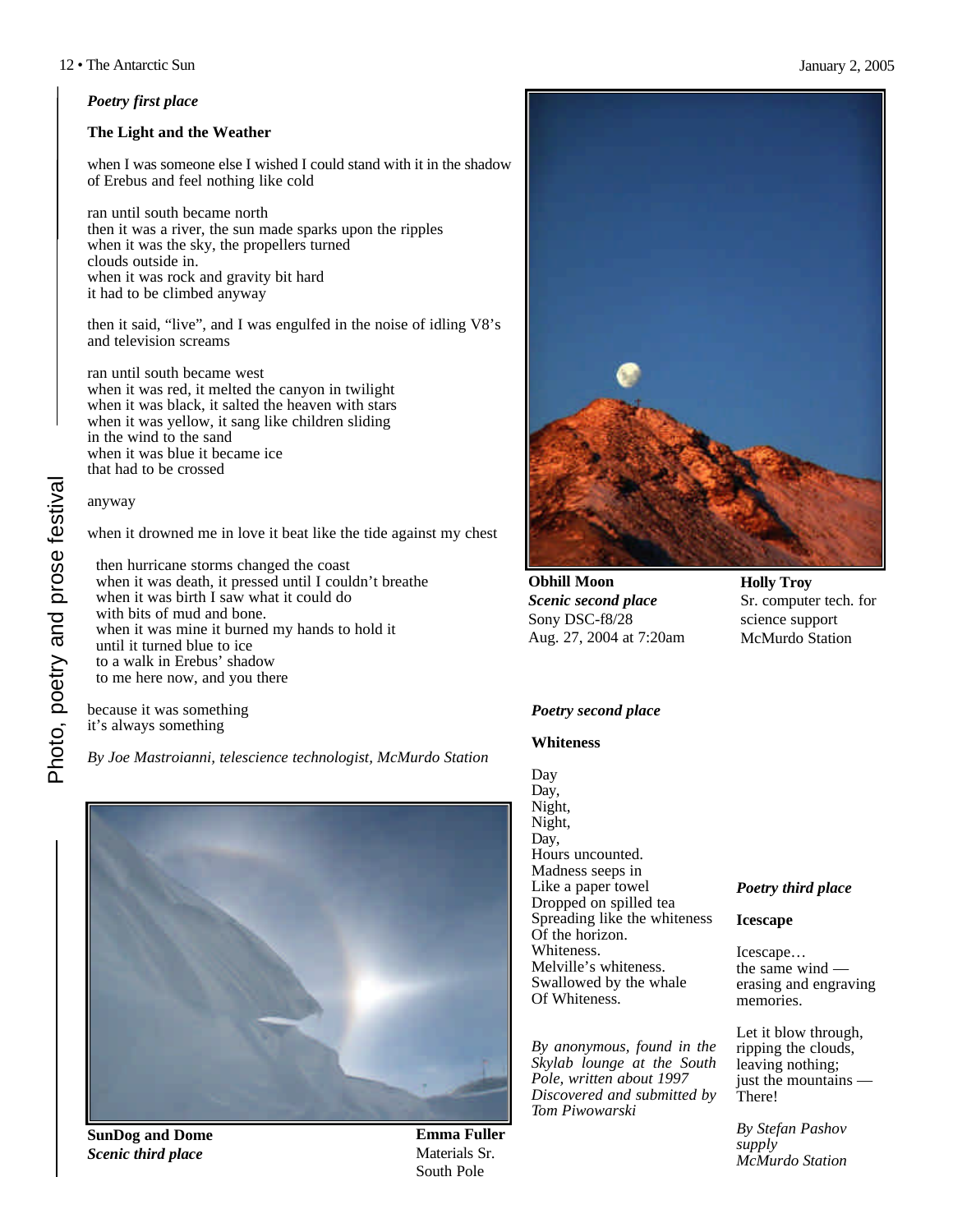#### January 2, 2005 The Antarctic Sun •13



**Goggles, South Pole** *Other first place* Olympus camedia mid-November

**Alison Van Dusen** General assistant South Pole



Glacier

**Oh so perfect she. Tear froze deep in time eternal. O Maiden O Ice.**

*By Brendan "Lucky" Stamp, plumber, McMurdo Station*

**Andy Young** Other third place Science support lead Olympus C-750 McMurdo Station **Bubbly Ice** digital, summer 2003-2004 at Beardmore



**Iceberg detail** *Other second place* Lab supervisor Canon EOS D30 and 28-300mm Sigma zoom lens Nov. 11, 2002.

**Cara Sucher** Palmer Station

### *Biplane* From page 1

corrosion," Blaisdell said.

The biplane originally flew to the South Pole from Patriot Hills, where it had been assembled, in January 2002. The biplane carried a 14-member multinational expedition led by Artur Chilingarov, deputy chairman of the Russian State Duma. Chilingarov is also a polar explorer and entrepreneur.

After landing at the South Pole, the biplane had an as-yet-undetermined problem when the pilot attempted to restart it, said Alexander Larkor, an engineer who was on the original flight. The plane was left behind.

The Russian Antarctic Expedition is leading the effort to repatriate the plane.

"They feel that's their obligation to the Antarctic Treaty to clean up," Blaisdell said.

So far the mechanics have replaced the plane's engine, broken windshield, and shock absorbers. They also are clearing the plane of snow and heating it up. All the work is done outside in temperatures averaging –20C.

"They think it's wonderful weather," Blaisdell said. "Many of them are from Siberia."

The aircraft repair team is very well prepared, Blaisdell said. They arrived with two sets of tools and parts, one to use at the South Pole and one to keep at McMurdo as



Photo by Scot Jackson / Special to *The Antarctic Sun*

*Russian mechanics prepare the Antonov 3T biplane for flight at the South Pole.*

backup. The mechanics knew what to expect because last February two engineers from the aircraft's manufacturer, Polyot, spent several days at the Pole surveying the plane.

Larkor was one of the engineers, and during the February 2004 trip he and fellow engineer Vladimir Bolnykh drained the oil and fuel from the plane to prevent possible leaks. They also made an inventory of work the plane needed before it flies. The engineers carried an oil sample, two tapes from the plane's black box and photos back to the manufacturers' headquarters in Omsk, Russia, to diagnose the problems.

Larkor pocketed one other item he found

in the plane. His watch was still hanging on the interior wall. The glass had broken out, but when he wound it, it began ticking. He hopes they'll have similar luck with the plane.

While the mechanics work at Pole, specialists and media waiting at McMurdo are learning about the U.S. Antarctic Program. They've visited Crary Lab and the Chapel of the Snows.

"They thought it was a real hoot there was a taxi here. They asked if there was a meter in it," Blaisdell said.

The Russians are interested in how the U.S. operation works, particularly on the sea ice, Blaisdell said. Russia operates a floating ice station near the North Pole called Borneo, which is used by both tourists and researchers.

If a test flight on Jan. 4 is successful, the biplane is expected to fly from South Pole to McMurdo on Jan. 5. It will either refuel in the air from three fuel drums it will be carrying or land near the base of the Beardmore Glacier. The biplane will be dismantled at Pegasus Runway, with some assistance from the U.S. Antarctic Program.

The Russian IL76 cargo plane that delivered the team to McMurdo on Dec. 27 will return for them and the biplane. They are expected to leave McMurdo Jan. 6.

Photo, poetry and prose festiva Photo, poetry and prose festival